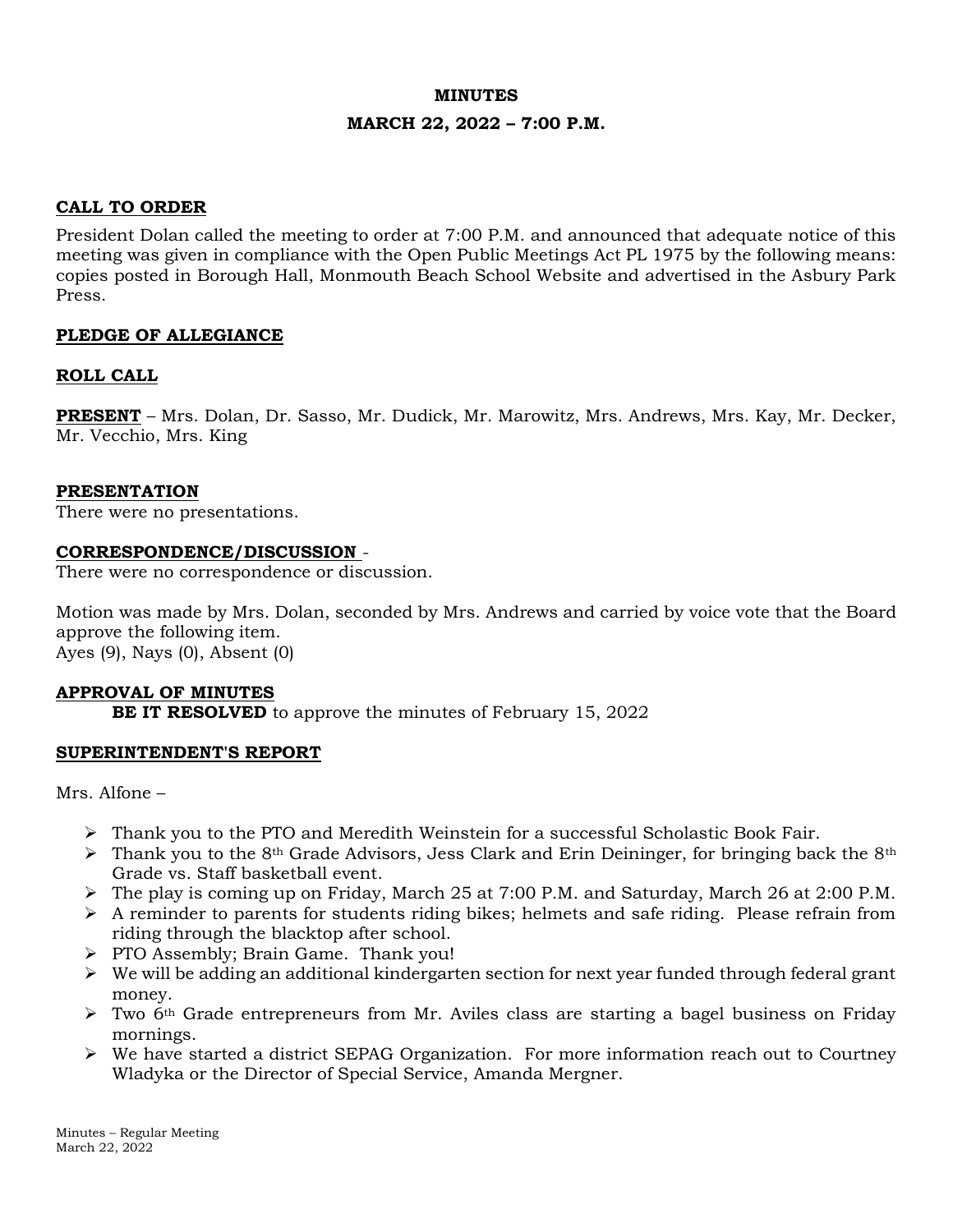## **SUPERINTENDENT'S REPORT (continued)**

Motion was made by Mrs. Dolan, seconded by Mrs. Andrews and carried by voice vote that the Board approve the following items  $(A - D)$ . Ayes  $(9)$ , Nays  $(0)$ , Absent  $(0)$ 

A. **BE IT RESOLVED** to approve the following statistical information:

|  |                                 | <b>Total 253</b> | . .                          |  |
|--|---------------------------------|------------------|------------------------------|--|
|  | $\bigcap_{n=1}$ $\bigcap_{n=1}$ |                  | $C_{\text{mod }n} \subset 1$ |  |

**Student Enrollment as of February 28, 2022**

| Preschool<br>41    |                       | Grade 3-1<br>14 |           | Grade 6-1 | 13 |
|--------------------|-----------------------|-----------------|-----------|-----------|----|
| Kindergarten<br>16 |                       | Grade 3-2       | 15        | Grade 6-2 |    |
| Grade 1-1          | Grade 4-1<br>13<br>09 |                 | Grade 7-1 | 12        |    |
| Grade 1-2          | 09                    | Grade 4-2       | 12        | Grade 7-2 | 12 |
| Grade 2-1          | 10                    | Grade 5-1       | 14        | Grade 8-1 | 13 |
| Grade 2-2<br>10    |                       | Grade 5-2       | 14        | Grade 8-2 | 12 |

# **Student Attendance**

| September        | 96.5% | February | 92% |
|------------------|-------|----------|-----|
| October          | 93.0% | March    |     |
| November         | 93.5% | April    |     |
| December         | 91.5% | May      |     |
| 90.5%<br>January |       | June     |     |

# **Staff Attendance**

| September                 | 89.0% | February | 98.2% |
|---------------------------|-------|----------|-------|
| October<br>97.2%<br>March |       |          |       |
| November                  | 98%   | April    |       |
| December                  | 98.4% | May      |       |
| January                   | 98.4% | June     |       |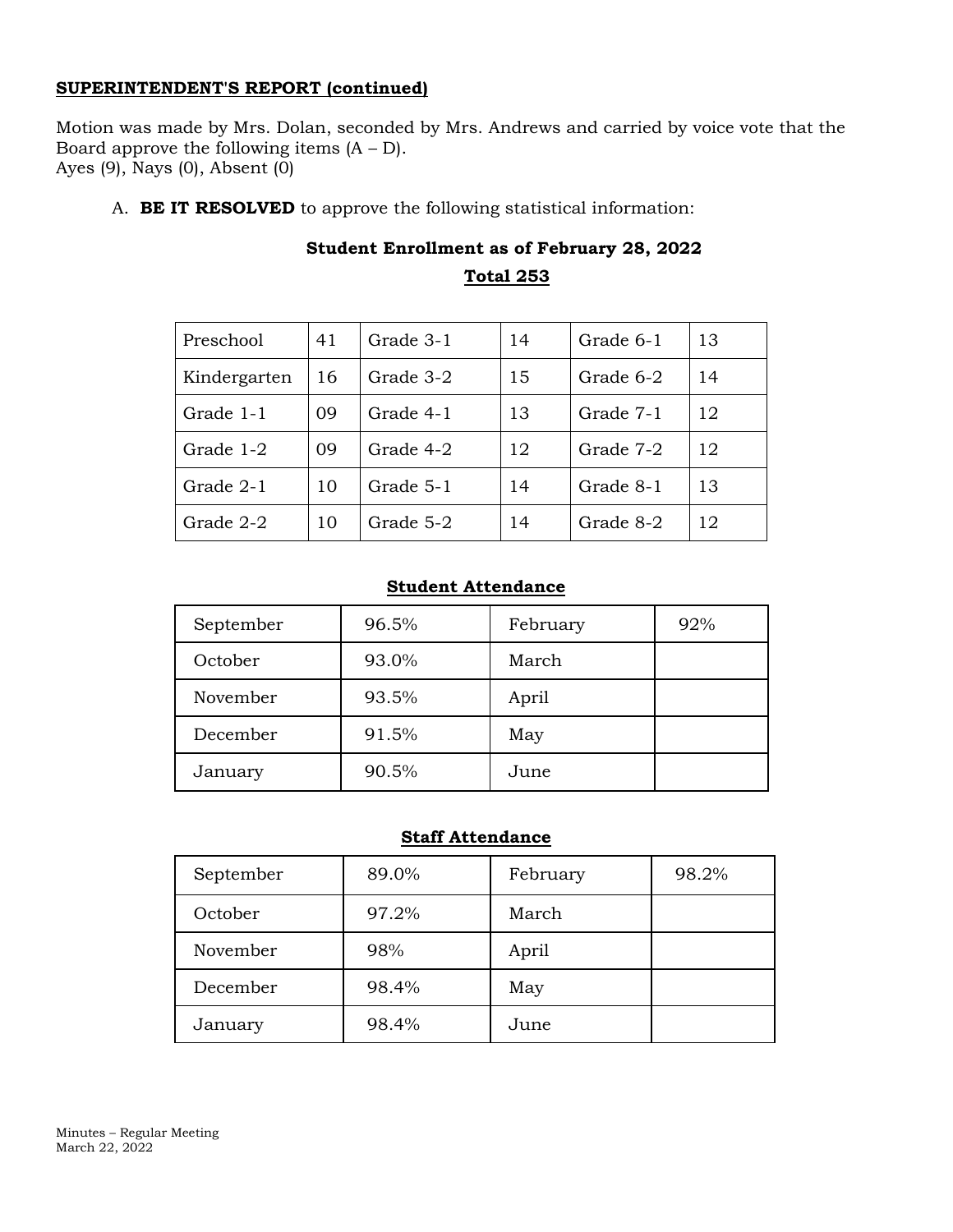## **SUPERINTENDENT'S REPORT (continued)**

- B. **BE IT RESOLVED** to approve the following security drills: Fire Drill – February 17, 2022 at 2:15 p.m. Security Drill - Shelter in Place, February 3, 2022 at 12:30 p.m.
- C. Harassment Intimidation and Bullying

**BE IT RESOLVED** to approve the following HIB Reports, March 2022: Reported Incidents = 1 Confirmed Incident = 0 Unconfirmed Incident = 0 Unfounded/Inconclusive = 1

D. **BE IT RESOLVED** to approve the Monmouth Beach Preschool Program for the 2022-2023 school year.

# **PTO PRESENTATION**

Mrs. Andrews stated that the PTO is currently selling tickets for the play.

Mrs. Alfone stated that if the weather permits we are looking to have an early release day on June 15, 2022.

# **PUBLIC DISCUSSION**

In compliance with Open Public Meetings Act PL 1975, Chapter 10:4-12 subsection b, - A public body may exclude the public only from that portion of a meeting at which the public body discusses any matter involving the employment, appointment, termination of employment, terms and conditions of employment evaluation of the performance of promotion or discipline of any specific prospective public officer or employees or current public offer or employee employed or appointed by the public body, unless all the individual employees or appointees whose rights could be adversely affected request in writing that such matter or matters be discussed at a public meeting. As per Board Bylaws, 0167, public participation in Board Meetings, such remarks are to be limited to five minutes duration. The Board of Education, though affording the opportunity for members of the public to comment will not engage and/or make remarks concerning matters of student confidentiality and/or matters of personnel wherein employees of the District have not been given notice of the Board's intent to discuss their terms and conditions of employment. Members of the public are reminded that though they are afforded the opportunity to address the Board, they are not given license to violate the laws of slander. Comments made by members of the public that are not in keeping with the orderly conduct of a public meeting will be asked to yield the floor and if they fail to do so may be subject to charges under New Jersey statutes associated with disruption of a public meeting.

Dottie Mahoney inquired about the placement of the shed in the back of the building.

Mrs. Alfone – The committee is looking at options to see if it can be moved to a different location.

Jocelyn Staebler 43 Navesink Avenue Monmouth Beach, NJ

Mrs. Staebler voiced her concern with respect to the Superintendent leaving as well as the Vice Principal going out on maternity leave.

Mrs. Alfone stated that the Board will be giving an update later on in the agenda.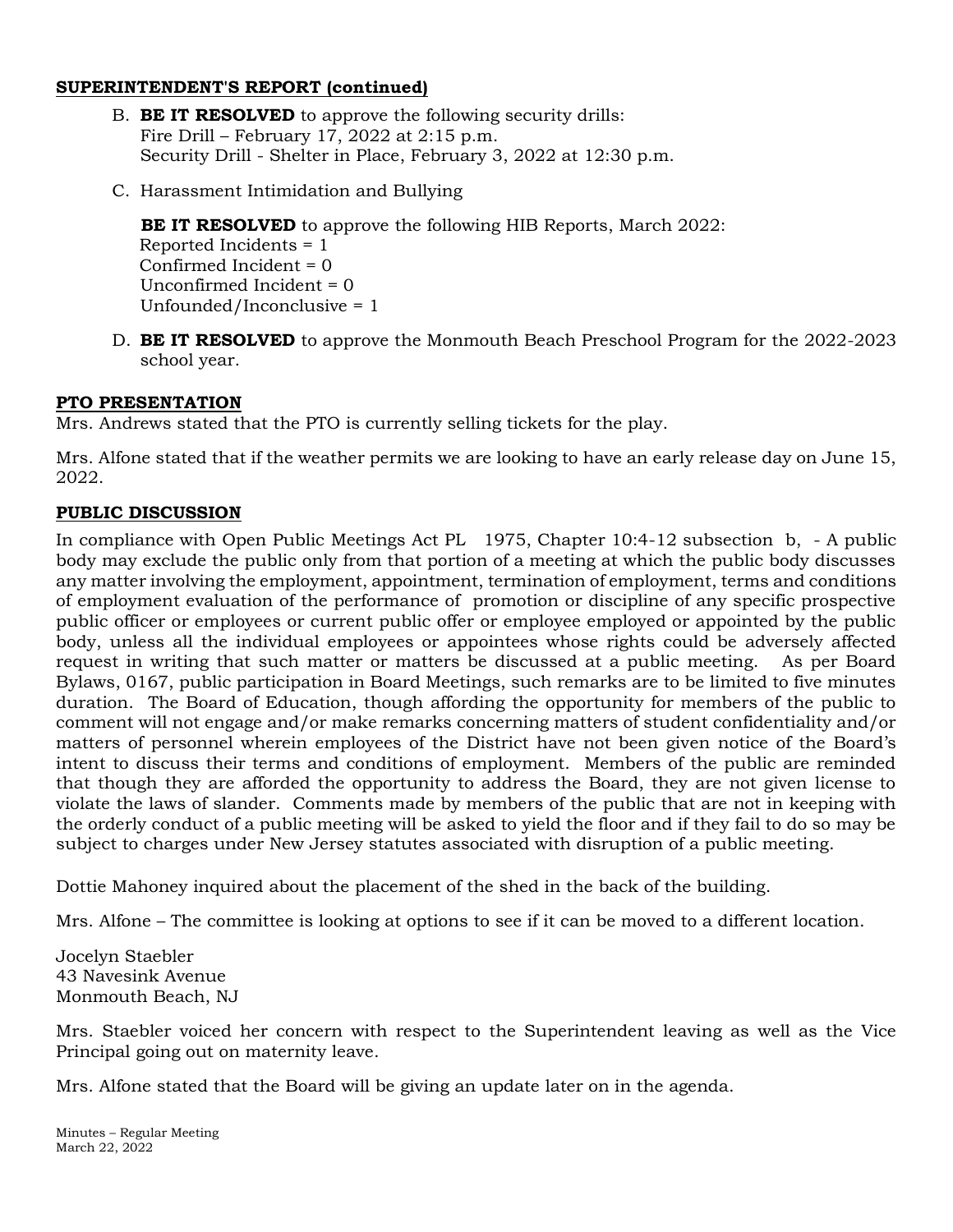### **FINANCE**

Chair: Ken Marowitz Vincent Sasso, Joseph Vecchio, Boyd Decker

Motion was made by Mr. Marowitz, seconded by Mr. Vecchio and carried by roll call vote that the Board approve the following item (A). Ayes (9), Nays (0), Absent (0)

**BE IT RESOLVED** to approve the following Finance Items:

- A. To approve the following financial reports;
	- January, 2022 Bill List in the amount of \$24,789.14
	- February, 2022 Bill List in the amount of \$285,787.01
	- March, 2022 Bill List in the amount of \$56,848.00
	- Gross payroll total for January, 2022 in the amount of \$332,910.48
	- Gross payroll total for February, 2022 in the amount of \$353,488.67

| Report of Board Secretary - | January                      |
|-----------------------------|------------------------------|
| Fund 10 -                   | \$1,510,655.83               |
| Fund 20 -                   | $-15,227.07$                 |
| Fund 40 -                   | 210,300.00<br>$\mathbb{S}^-$ |
| Capital Reserve             | 242,387.40<br>\$             |
| Maintenance Res             | 355,395.04<br>\$             |
| <b>Emergency Reserve</b>    | 10,211.52                    |

- Monthly transfer report for January, 2022. *(Attachment 1)*
- Pursuant to NJAC 6:120-2.13(d), I certify as of January 31, 2022 no budgetary line item account has been over-expand in violation of NJAC 6:20-22.13 (ad). I hereby certify that all of the above information is correct.
- Board Certification: Pursuant to NJAC 6:20-2.3 (e), we certify that as of January 31, 2022, after review of the Secretary's Monthly Report and upon consultation with the appropriate district officials, that to the best of our knowledge, no major account or fund has been over expended in violation of NJAC 6A:23A-22.13(b) and that sufficient funds are available to meet the district's financial obligations for the remainder of the fiscal year.

Motion was made by Mr. Marowitz, seconded by Mrs. Andrews and carried by roll call vote that the Board approve the following item (B). Ayes (9), Nays (0), Absent (0)

> B. **APPROVAL TO SUBMIT TENTATIVE FY2023 BUDGET TO THE COUNTY OFFICE** The Superintendent recommends approval to adopt the tentative budget for FY 2022  $-2023$ :

### **RESOLUTION**

**BE IT RESOLVED** that the tentative budget be approved for the 2022 - 2023 school year using the 2022 - 2023 state aid figures and the School Business Administrator/Board Secretary be authorized to submit the following tentative budget to the Executive County Superintendent of Schools for approval in accordance with the statutory deadline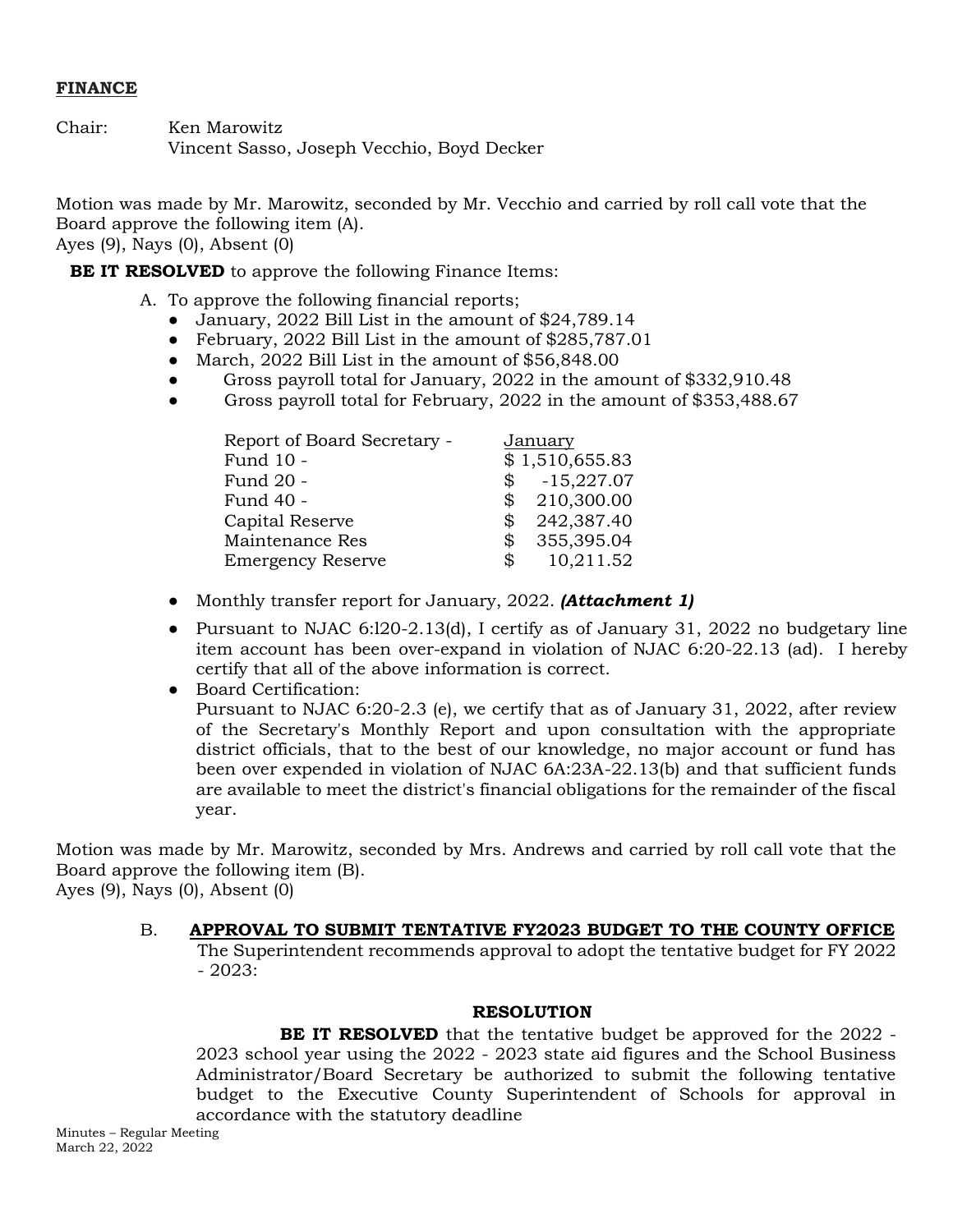### **FINANCE (continued)**

# B. **APPROVAL TO SUBMIT TENTATIVE FY2023 BUDGET TO THE COUNTY OFFICE (continued)**

|                                      | General<br>Fund | Special<br>Revenue | Debt<br>Service | <b>TOTAL</b> |
|--------------------------------------|-----------------|--------------------|-----------------|--------------|
| 2022 - 2023<br>Total<br>Expenditures | \$6,117,435     | \$590,019          | \$233,000       | \$6,940,454  |
| Less:<br>Anticipated<br>Revenues     | \$975,839       | \$590,019          | $-0-$           | \$1,565,858  |
| Taxes to be<br>Raised                | \$5,141,596     | $-0-$              | \$233,000       | \$5,374,596  |

 And to advertise said tentative budget in the Asbury Park Press in accordance with the form required by the State Department of Education and according to the law; and

**BE IT RESOLVED** that the Monmouth Beach Board of Education includes in the proposed budget the adjustment for banked cap in accordance with N.J.A.C. 6A:23A-10.1(b). The district has fully exhausted all eligible statutory spending authority and must increase the base budget in the amount of \$185,941 for the purpose of direct instructional cost for students and an increase in security costs. The district intends to complete said purposes by June 2023; and

**BE IT RESOLVED** that included in the general fund appropriations, budget line 620 is a withdrawal from Capital Reserve - other Capital Reserve projects in the amount of \$121,000 for other capital project costs of \$121,000. The total cost of this project is \$121,000 which represents expenditures for replacement of the gym floor are in addition to the facilities efficiency standards determined by the Commissioner as necessary to achieve the New Jersey Student Learning Standards.

**WHEREAS**, the Monmouth Beach Board of Education recognizes school staff and Board members will incur travel expenses related to and within the scope of their current responsibilities and for travel that promotes the delivery of instruction or furthers the efficient operation of the school district; and

**WHEREAS**, N.J.A.C. 6A:23A-7.3 et seq. requires Board members to receive approval of these expenses by a majority of the full voting membership of the Board and staff members to receive prior approval of these expenses by the Superintendent of Schools and a majority of the full voting membership of the Board; and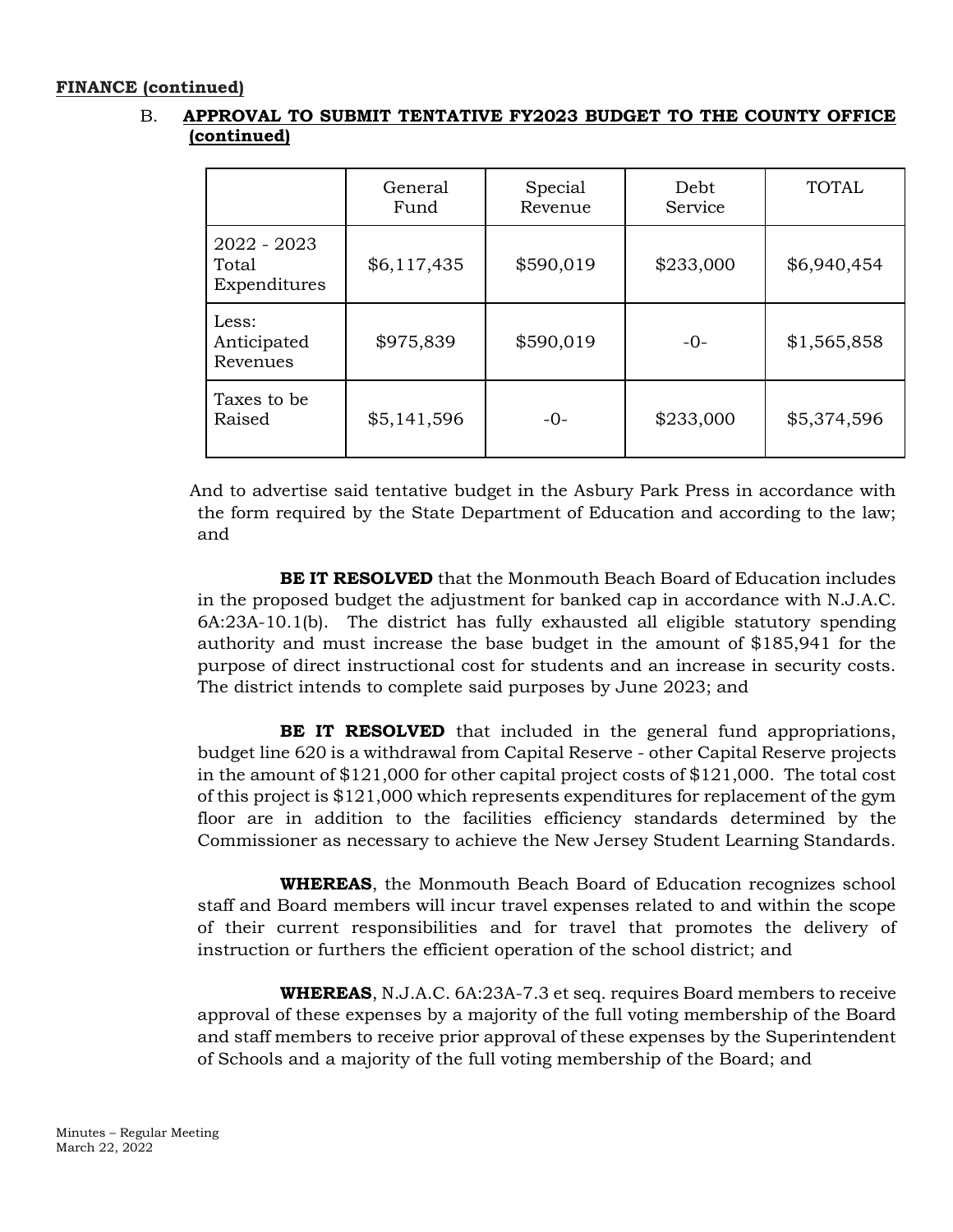### **FINANCE (continued)**

# B. **APPROVAL TO SUBMIT TENTATIVE FY2023 BUDGET TO THE COUNTY OFFICE (continued)**

**WHEREAS**, the Monmouth Beach Board of Education established \$28,000 as the maximum travel amount for the current school year and expended \$3,551. as of this date; now

**THEREFORE BE IT RESOLVED**, the Board of Education approves travel and related expense reimbursements in accordance with N.J.A.C. 6A:23A-7.3 to a maximum expenditure of \$28,000 for the 2022 - 2023 school year,

**BE IT FURTHER RESOLVED**, that a Public Hearing be held at the Monmouth Beach Board of Education located at 7 Hastings Place, Monmouth Beach, New Jersey on April 28, 2022 at 7:00 P.M. for the purpose of conducting a public hearing on the budget for the 2022 - 2023 school year,

 **NOW THEREFORE BE IT FURTHER RESOLVED**, the Monmouth Beach Board of Education hereby submits this Resolution in support of the 2022 – 2023 budget to the County for approval.

> Peter E. Genovese III, RSBO, QPA School Business Administrator/Board Secretary

Motion was made by Mr. Marowitz, seconded by Mrs. Andrews and carried by roll call vote that the Board approve the following item (C). Ayes (9), Nays (0), Absent (0)

C. To approve Cynthia Castello-Bratteson as a State Contracted Rutgers Literacy Coach/Consultant from January, 2022 through February, 2022 in the amount of \$2,700.00.

# **PERSONNEL**

Chair: Barbara Kay Melanie Andrews, Chris Dudick, Aleksandra King

**BE IT RESOLVED** to approve the following Personnel Items:

Motion was made by Mrs. Kay, seconded by Mrs. Andrews and carried by voice vote that the Board approve the following item (A). Ayes (9), Nays (0), Absent (0)

A. To accept, with regret, the resignation of Jessica L. Alfone, Superintendent at MBS, effective May 20, 2022.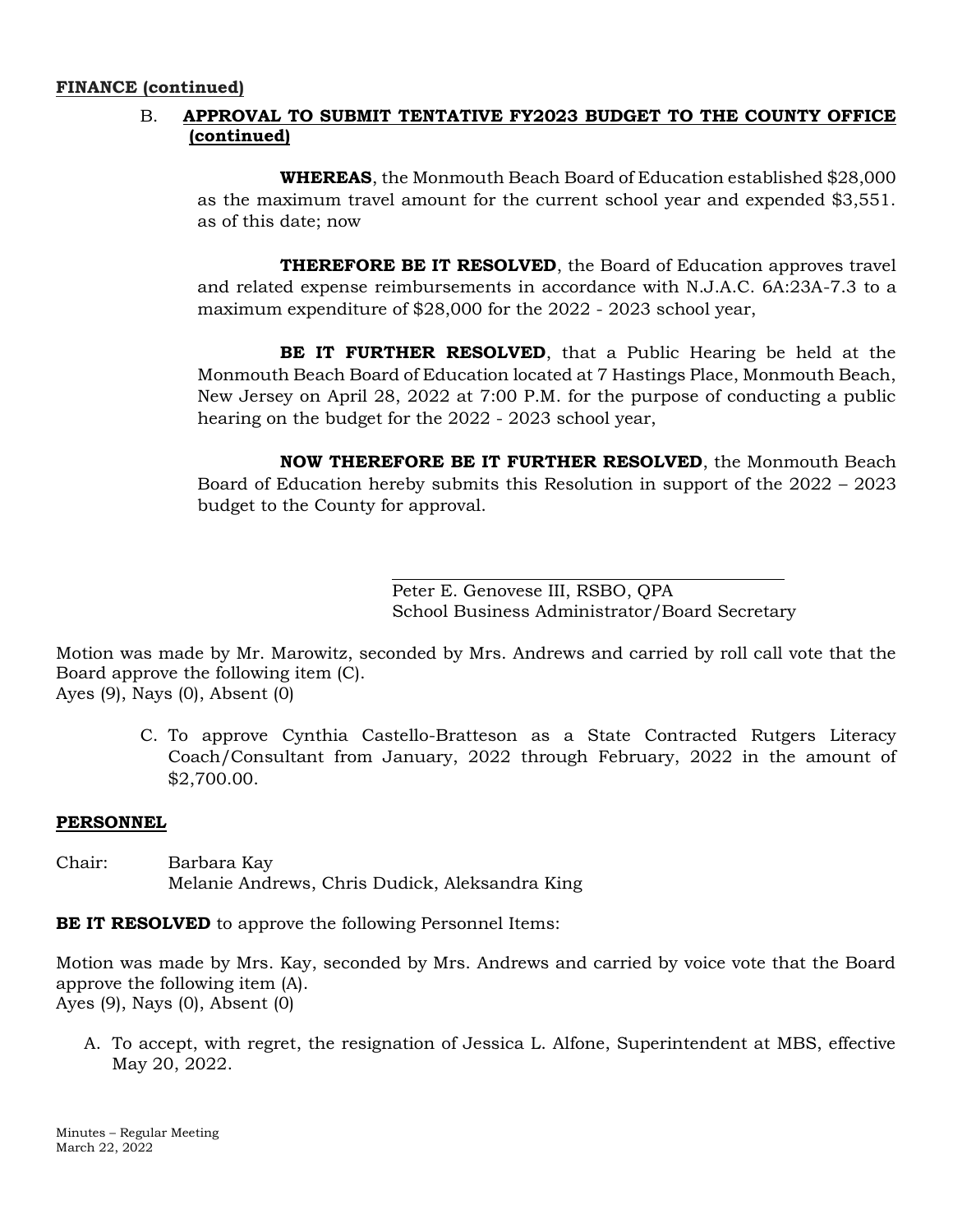### **PERSONNEL (continued)**

Motion was made by Mrs. Kay, seconded by Mrs. Andrews and carried by voice vote that the Board approve the following item (B). Ayes (9), Nays (0), Absent (0)

B. To correct the minutes of November 23, 2021 to read:

November 23, 2021 - Family/Medical Leave of Absence Rianne Bowlby, Monmouth Beach School Teacher should read the following due to two snow days used by the District on January 3, 2022 and January 7, 2022 Sick Days: October 21, 2021 - February 28, 2022 Family Leave Insurance: March 1, 2022 - May 24, 2022 Unpaid Leave: May 25, 2022 - June 17, 2022

Motion was made by Mrs. Kay, seconded by Mrs. Andrews and carried by voice vote that the Board approve the following item (C). Ayes (9), Nays (0), Absent (0)

C. To correct the minutes of February 18, 2022 to read: Michele Leite, Instructional Aide, Leave of Absence from April 1, 2022 through May 27, 2022, utilizing four sick days on April 1, 4, 5, and 6. From April 7, 2022 through May 27, 2022 will be an unpaid leave with a return date of May 31, 2022.

Motion was made by Mrs. Kay, seconded by Mrs. Andrews and carried by roll call vote that the Board approve the following item (D). Ayes (9), Nays (0), Absent (0)

D. Rescind the stipend approval of Michael Kammerer and Jaclyn Murray for the Camp Bernie extracurricular activities for the 2021-2022 school year.

Motion was made by Mrs. Kay, seconded by Mrs. Andrews and carried by voice vote that the Board approve the following item (E). Ayes (9), Nays (0), Absent (0)

E. Approve Patricia LaMendola, Susan Balina, and Andrew Balina as substitute teachers for the 2021-2022 school year.

Motion was made by Mrs. Kay, seconded by Mrs. Andrews and carried by voice vote that the Board approve the following item (F). Ayes (9), Nays (0), Absent (0)

F. Approve Yonit Mendoza as a substitute school nurse for the 2021-2022 school year.

Motion was made by Mrs. Kay, seconded by Mrs. Andrews and carried by roll call vote that the Board approve the following item (G). Ayes (9), Nays (0), Absent (0)

G. Approve the following staff members to attend the 8th grade overnight trip from June 8-10, 2022 at the MBTA Contracted Stipend Rate of \$218/night: Peter Vincelli, Jason Vastano, Erin Deininger, Jessica Clark, and Alexandra Maxcy.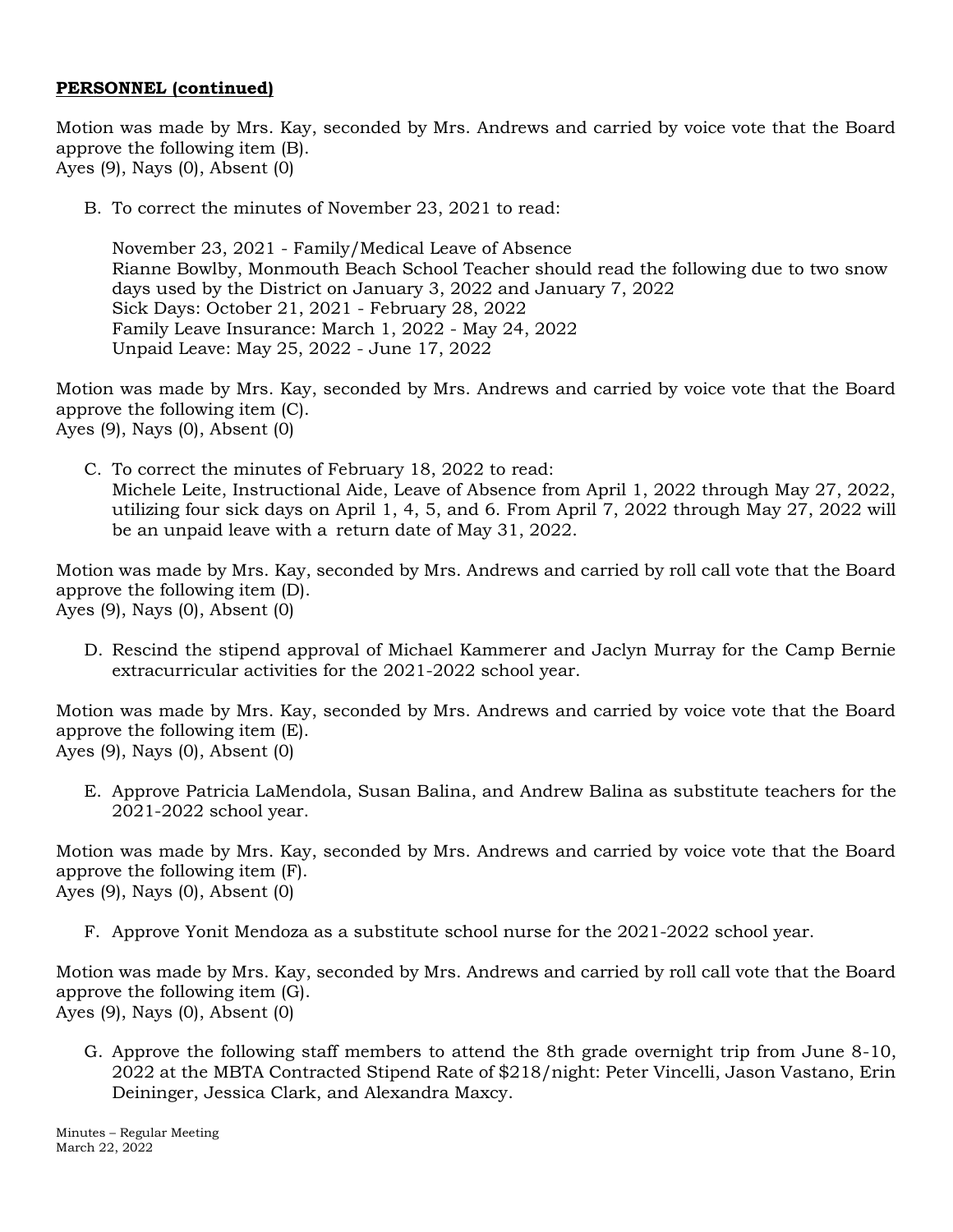## **PERSONNEL (continued)**

Motion was made by Mrs. Kay, seconded by Mrs. Andrews and carried by roll call vote that the Board approve the following item (H). Ayes (9), Nays (0), Absent (0)

H. Approve Mary Alyce Turner to enroll in the following course: Early Literacy and Language Development at Monmouth University from May 23, 2022 - June 30, 2022 at a tuition cost of \$4,083.00. Approve subsequent tuition reimbursement of \$1,200.00 per the MBTA contract guidelines pending successful completion of said course.

Motion was made by Mrs. Kay, seconded by Mrs. Andrews and carried by voice vote that the Board approve the following item (I). Ayes (9), Nays (0), Absent (0)

I. Approved the following volunteers for the musical Frozen for the 2021-2022 school year: Leela Walter, Nico Piesco, Nolan O'Keefe, and Katy Umbs.

Motion was made by Mrs. Kay, seconded by Mrs. Andrews and carried by roll call vote that the Board approve the following item (J). Ayes (9), Nays (0), Absent (0)

J. **BE IT RESOLVED** to approve Melissa Osofsky as the certified school nurse for the 2022-2023 school year at MA Step 10 (\$67,415.00) of the MBTA Approved Contract Guide.

## **CURRICULUM AND INSTRUCTION**

Chair: Chris Dudick Barbara Kay, Melanie Andrews, Aleksandra King

**BE IT RESOLVED** to approve the following Curriculum and Instruction Items:

Motion was made by Mr. Dudick, seconded by Mrs. Andrews and carried by roll call vote that the Board approve the following item (A). Ayes (9), Nays (0), Absent (0)

- A. To approve/ratify the following teacher workshops:
	- Approve/ratify Courtney MacKay to attend Bee You Yoga Learn to Teach Yoga on February 26 & 27, 2022 at a cost of \$400.00.
	- Cindy Zayko to attend Navigating Special education during Covid-19 on March 30, 2022 at no cost.

Motion was made by Mr. Dudick, seconded by Mrs. Andrews and carried by roll call vote that the Board approve the following item (B). Ayes (9), Nays (0), Absent (0)

- B. To approve the following Shore Consortium for the Gifted and Talented Agreement to Participate:
	- Space Convocation on April 7, 2022 for grades  $5 \& 6$  at a cost of \$270.00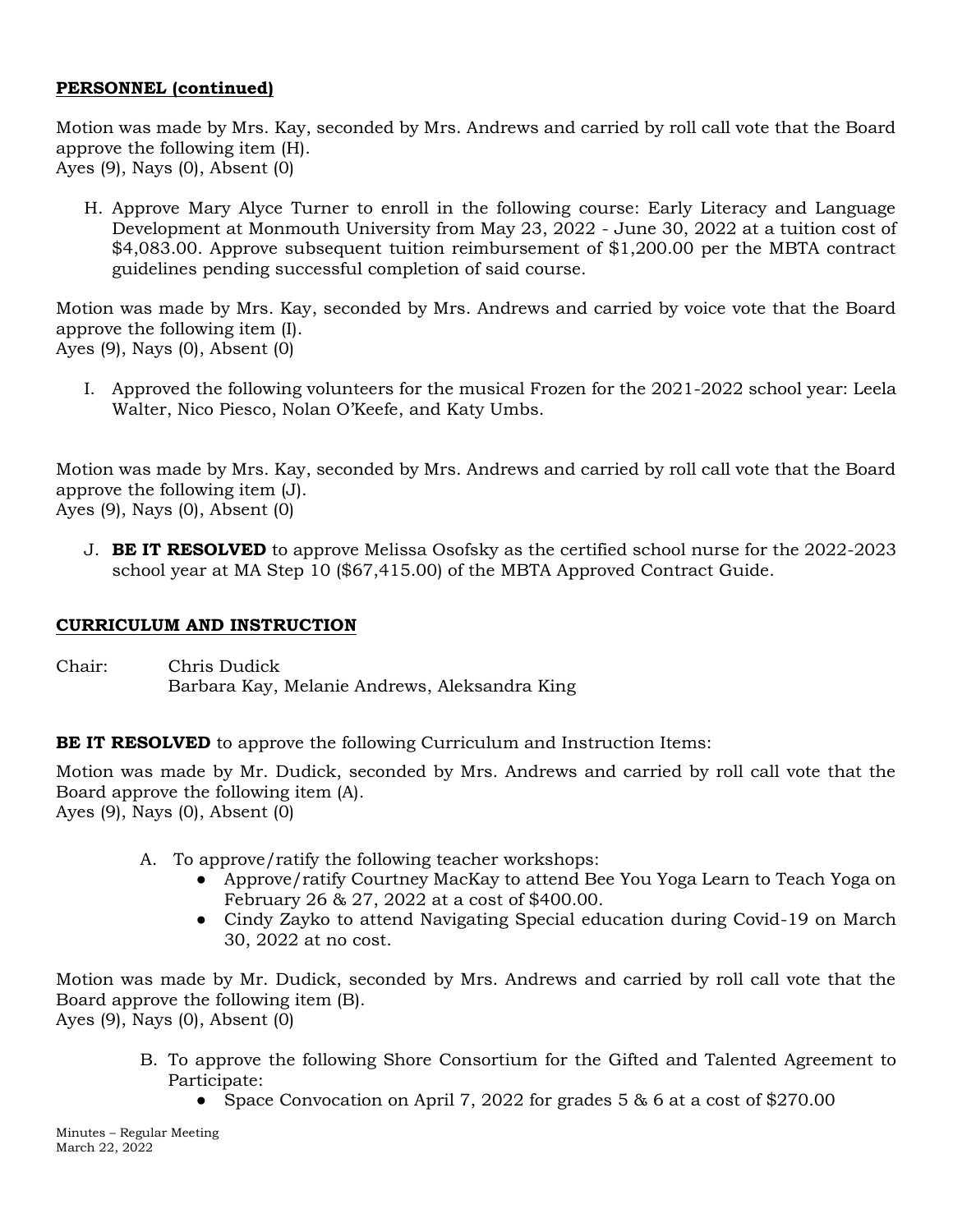# **CURRICULUM AND INSTRUCTION (continued)**

Motion was made by Mr. Dudick, seconded by Mrs. Andrews and carried by voice vote that the Board approve the following item (C). Ayes (9), Nays (0), Absent (0)

C. To approve the following testing dates for the NJSLA:

- Math Grades  $3 8$ : May 5, May 6, and May 9, 2022
- $\bullet$  ELA Grades 3 8: May 2 and May 3, 2022
- Science Grades 5 and 8: May 16, May 17, May 18, and May 19, 2022

Motion was made by Mr. Dudick, seconded by Mrs. Andrews and carried by voice vote that the Board approve the following item (D). Ayes (9), Nays (0), Absent (0)

D. To approve the Letter of Intent for participation in the research of the Esports Personal Performance Improvement Curriculum (EPPIC). This letter confirms that I, as an authorized representative of Monmouth Beach Middle School, allow the Principal Investigator and study staff, access to conduct study related activities at the listed site(s), as discussed with the Principal Investigator and briefly outlined below.

- **Research Site(s)**: Monmouth Beach Middle School
- **Study Purpose:** To implement the Esports Personal Performance Improvement Curriculum (EPPIC) with participating Garden State Esports teams and evaluate its effects on adolescents.

**Anticipated Start Date:** The anticipated start date for the study is \_March 22, 2022\_.

**Anticipated End Date:** The anticipated end date for the study is \_June 17, 2022.

Our organization agrees to the terms and conditions stated above. If we have any concerns related to this project, we will contact the Principal Investigator.

Motion was made by Mr. Dudick, seconded by Mrs. Andrews and carried by voice vote that the Board approve the following item (E). Ayes (9), Nays (0), Absent (0)

E. To approve the following class trips:

- 6th grade walking Field Trip to the Water Treatment Plant on April 13, 2022 from 12:45 p.m. - 2:45 p.m.
- 8th grade Beach day on June 6, 2022 with a rain date of June 13, 2022 from 10:00 a.m. - 2:00 p.m.
- 8th grade trip to Woodloch Resort from June 8, 2022 June 10, 2022.
- 8th grade Teal Cruise on June 7, 2022 from 6:00 p.m. 9:00 p.m.

# **BUILDING AND GROUNDS** – There was no report

Chair: Boyd Decker Ken Marowitz, Vincent Sasso, Joseph Vecchio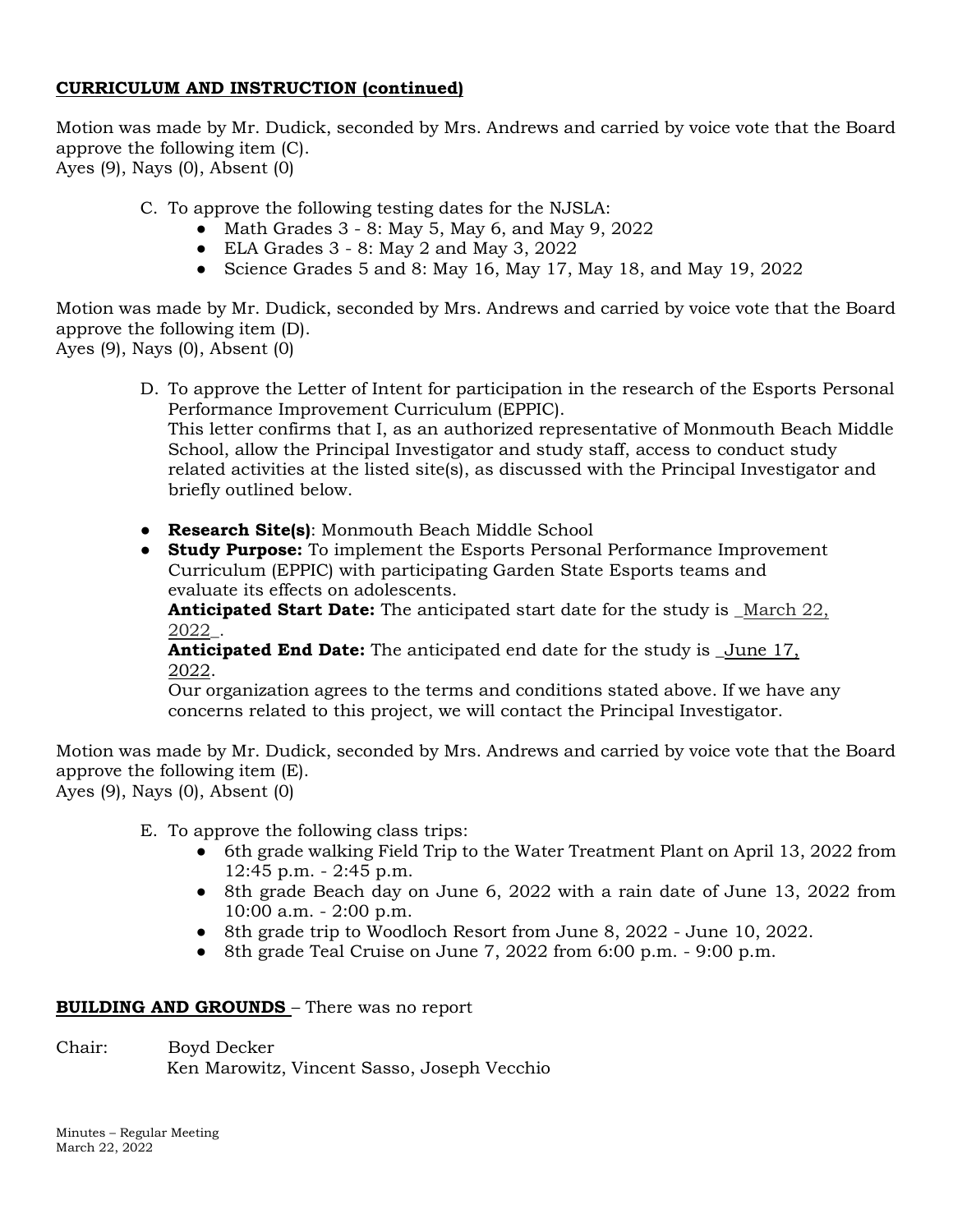# **POLICY**

Chair: Melanie Andrews

Motion was made by Mrs. Andrews, seconded by Mr. Marowitz and carried by voice vote that the Board approve the following item (A).

Ayes (9), Nays (0), Absent (0)

- A. **BE IT RESOLVED** to approve the second read of the following policies:
	- P2415.05 Student Surveys, Analysis, Evaluations, Examinations, Testing or Treatments (M) Revised
	- P & R 2431.4 Prevention and Treatment of Sports-Related Concussions and Head Injuries (M) Revised
	- R2460.30 Additional/Compensatory Special Education and Related Services (M) New
	- P2622 Student Assessment (M) Revised
	- R2622 Student Assessment (M) Revised
	- P3233 Political Activities (M) Revised
	- $\bullet$  P5541 Anti-Hazing (M) New
	- P&R 8465 Bias Crimes and Bias Related Activities (M) Revised
	- P9560 Administration of School Surveys (M) Revised

## **GENERAL ITEMS**

A. The Public Hearing will be held on April 28, 2022 at 7:00 P.M. The Curriculum and Instruction/Personnel Committee will meet on April 13, 2022 at 7:15 A.M and the Buildings and Grounds/Finance Committee will meet on April 14, 2022 at 7:00 A.M.

Motion was made by Mrs. Dolan, seconded by Mrs. Andrews and carried by voice vote that the Board approve the following item (B).

Ayes (9), Nays (0), Absent (0)

B. **BE IT RESOLVED** to approve the baseball and softball schedules for the 2021-2022 school year as follows:

| <u> - asceran</u> |                     |           |  |  |
|-------------------|---------------------|-----------|--|--|
| Date              | Opponent            | Home/Away |  |  |
| 4/5               | Little Silver       | Away      |  |  |
| 4/11              | Oceanport           | Away      |  |  |
| 4/13              | Tinton Falls        | Away      |  |  |
| 4/25              | Shrewsbury          | Home      |  |  |
| 4/27              | WLB                 | Away      |  |  |
| 5/3               | Fair Haven          | Home      |  |  |
| 5/6               | Eatontown           | Home      |  |  |
| 5/9               | Rumson (Forestdale) | Away      |  |  |

**Baseball**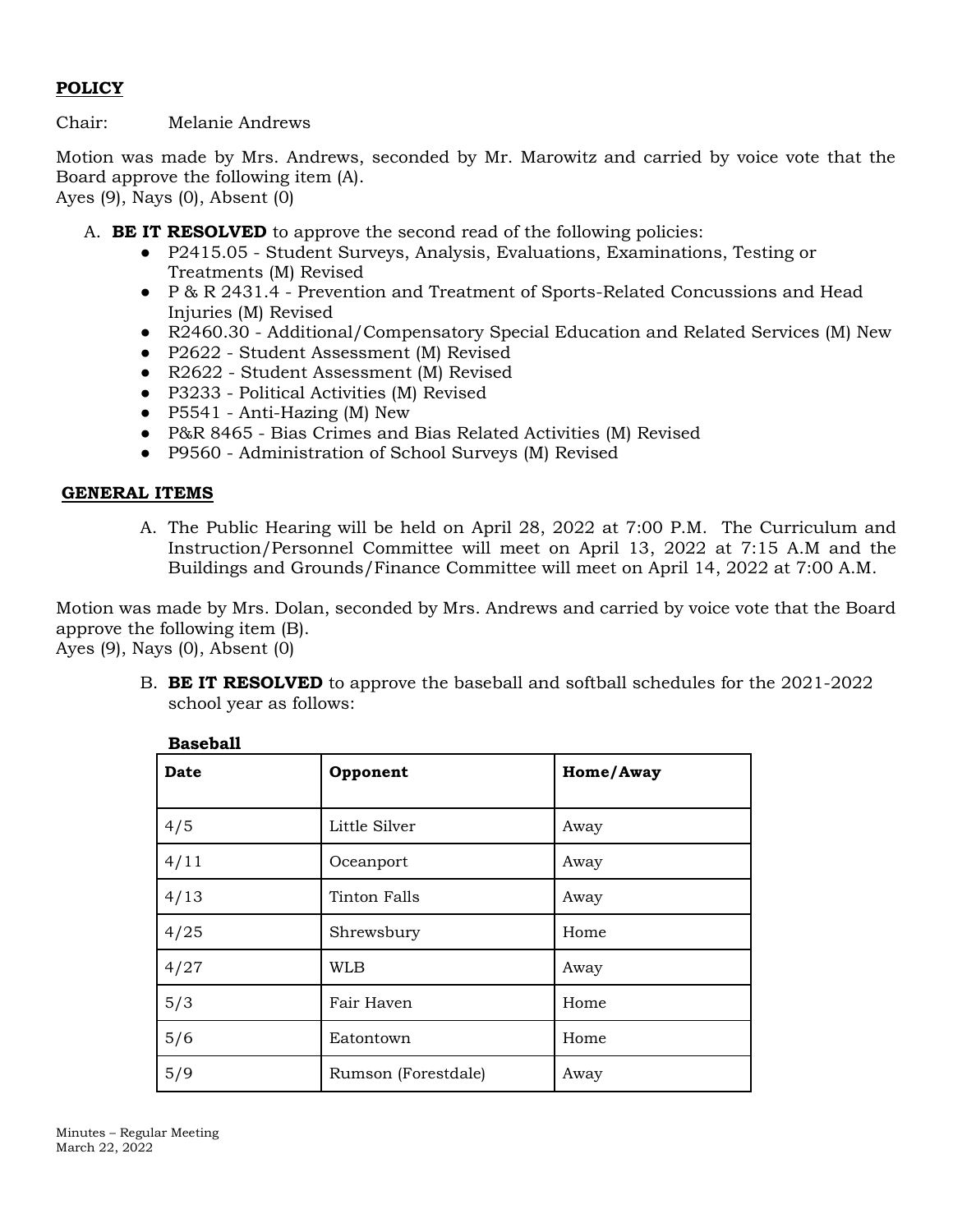## **GENERAL ITEMS (continued)**

| Date     | Opponent      | Home/Away |
|----------|---------------|-----------|
| April 11 | Oceanport     | Home      |
| April 13 | Tinton Falls  | Home      |
| April 25 | Shrewsbury    | Away      |
| April 26 | Forestdale    | Home      |
| April 27 | WLB           | Home      |
| May 2    | Little Silver | Away      |
| May 3    | Fair Haven    | Away      |
| May 4    | Eatontown     | Away      |

### **Softball**

Motion was made by Mrs. Dolan, seconded by Mrs. Andrews and carried by voice vote that the Board approve the following item (C).

Ayes  $(9)$ , Nays  $(0)$ , Absent  $(0)$ 

C. **BE IT RESOLVED** to approve the tennis schedule for the 2021-2022 school year as follows:

| <b>DATE</b>     | <b>AWAY TEAM</b><br><b>NAME</b> | $\bf H$ | A | <b>Away Field</b> |  |
|-----------------|---------------------------------|---------|---|-------------------|--|
| April<br>25 Mon | Knollwood                       | X       |   |                   |  |
| 26 Tues         | MAN-ENG MS                      | X       |   |                   |  |
| 28 Thur         | <b>COLTS NECK</b>               | X       |   |                   |  |
| 29 Fri          | Rumson                          | X       |   |                   |  |
| May 2 MON       | <b>RCDS</b>                     | X       |   |                   |  |
| 3 TUES          | Holmdel                         | X       |   |                   |  |
| 5 THURS         | <b>COLTS NECK</b>               | X       |   |                   |  |
| 9 MON           |                                 |         |   |                   |  |
| 10 TUES         | Marlboro<br>Memorial            | X       |   |                   |  |
| 12 THURS        | Knollwood                       | X       |   |                   |  |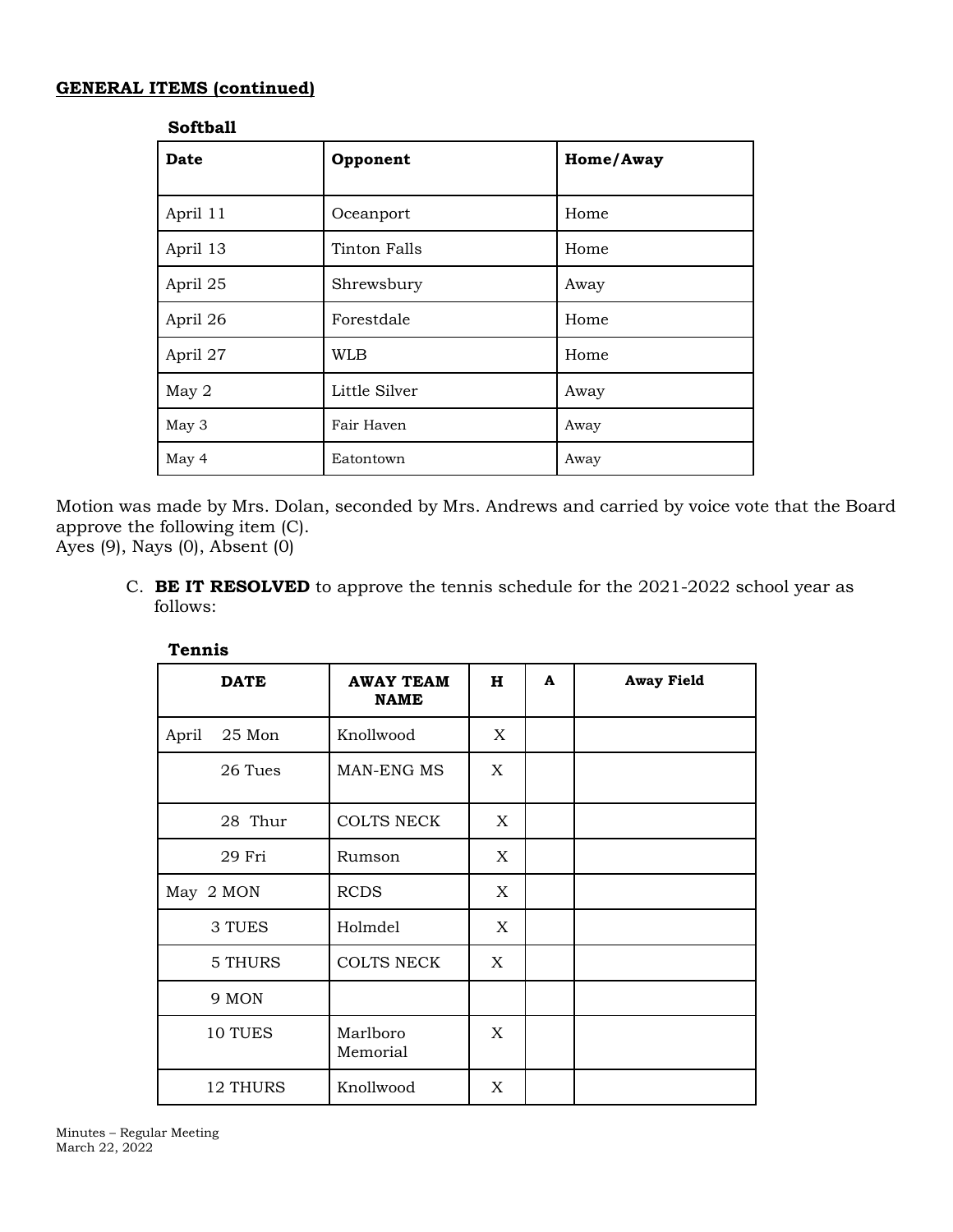### **GENERAL ITEMS (continued)**

## **Tennis (continued)**

| 16 MON   | <b>RCDS</b>        |   | X | Rogers Park and<br>Victory Park Rumson |
|----------|--------------------|---|---|----------------------------------------|
| 17 TUES  | Rumson             | X |   |                                        |
| 19 THURS |                    |   |   |                                        |
| 23 MON   | Marlboro<br>Middle | X |   |                                        |

Motion was made by Mrs. Dolan, seconded by Mrs. Andrews and carried by roll call vote that the Board approve the following item.

Ayes (9), Nays (0), Absent (0)

## **EXECUTIVE SESSION – 7:25 P.M.**

**BE IT RESOLVED** that pursuant to the Open Public Meetings act of 1975, the Board is now going into Executive Session to discuss matters relating to:

- Matters rendered confidential by state or federal law.
- \_X Personnel
- \_\_\_ Appointment of a public official
- Matters covered by Attorney/Client Privilege
- Pending or anticipated litigation
- \_\_\_ Pending or anticipated contract negotiations
- Protection of the safety or property of the public
- Matters which would constitute an unwarranted invasion of privacy
- \_\_\_ Matters in which the release of information would impair a right to receive funds from the United States Government
- Matters concerning collective negotiations and/or the negotiations of terms and conditions of employment of employees of the Board of Education
- \_\_\_ Possible imposition of a civil penalty or suspension
- Evaluation of Superintendent.

Minutes of this executive session will be maintained and at such time as their confidentiality is no longer required, they will be released to the public. The Board should be in executive session for approximately 30 minutes. Formal action may be taken when the meeting is reconvened.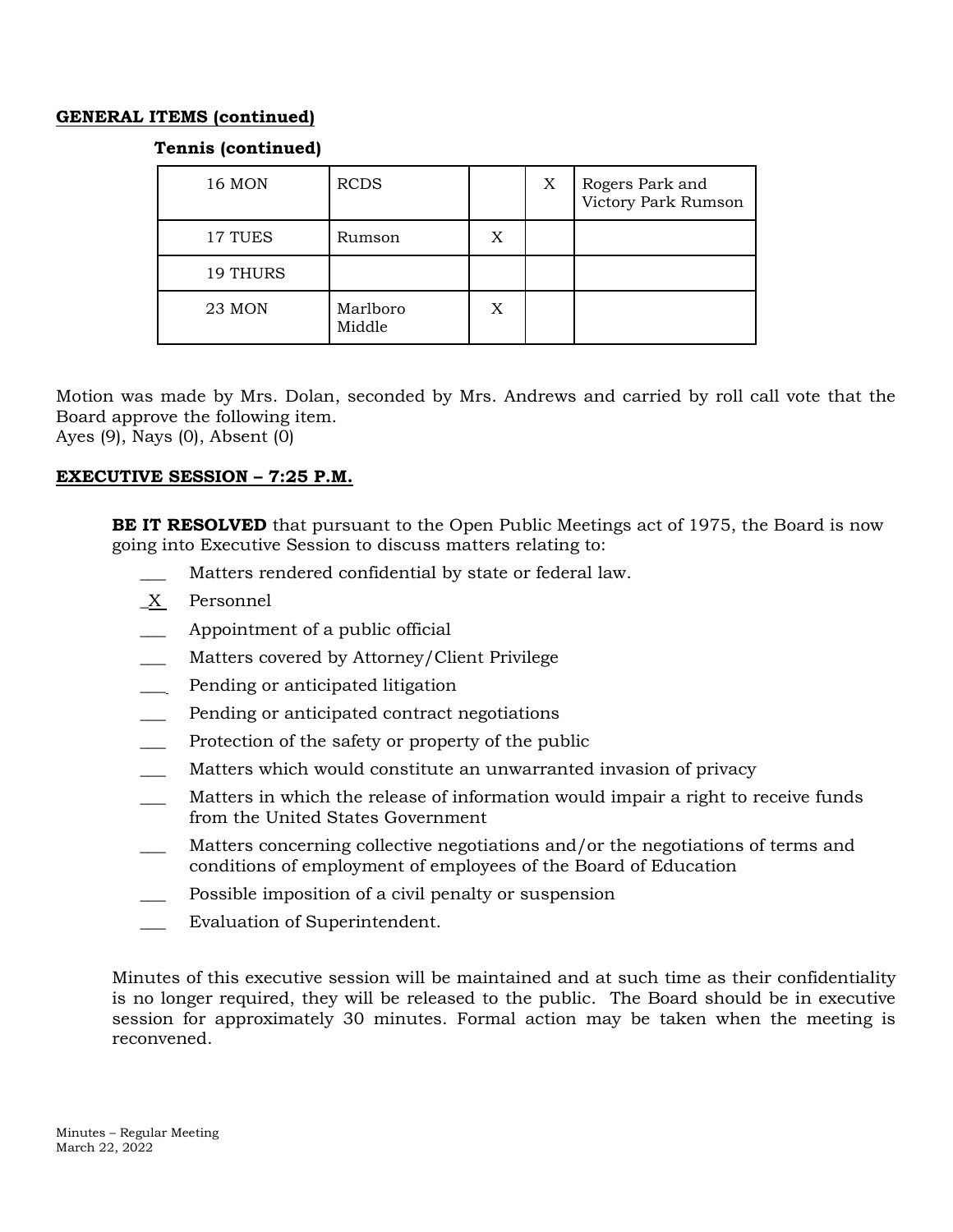The Board returned to open session at 8:15 P.M.

# **ROLL CALL**

**PRESENT** – Mrs. Dolan, Dr. Sasso, Mr. Dudick, Mr. Marowitz, Mrs. Andrews, Mrs. Kay, Mr. Decker, Mr. Vecchio, Mrs. King

Mrs. Dolan asked if there were any questions from members of the audience.

Mrs. Mahoney asked if when the Board decides on their final few candidates for the Superintendent of Schools/Vice President position, can the union get involved at that point?

Mrs. Dolan stated the Board would follow the same protocol as in the selection of the current Superintendent.

Some members were concerned about the length of stay for the Interim Superintendent if a successful candidate could not be found.

Mrs. Dolan stated that Dr. Tomazic would do his best to support the Board during their search for the appropriate candidate.

# **PERSONNEL**

Motion was made by Mrs. Dolan, seconded by Mrs. Andrews and carried by roll call vote that the Board approve the following item (A). Ayes (9), Nays (0), Absent (0)

A. **BE IT RESOLVED**, the Board wishes to hire Dr. Rocco Tomazic as the Interim Administrator of Academic Achievement/Supervisor of Special Services effective April 25, 2022 through May 20, 2022 at a rate of \$550 per day; and effective May 21, 2022, Dr. Rocco Tomazic will move to the position of Interim Superintendent of Schools/Assistant Principal at a rate of \$675 per day.

Motion was made by Mrs. Dolan, seconded by Mrs. Andrews and carried by roll call vote that the Board approve the following item (B). Ayes (9), Nays (0), Absent (0)

B. **BE IT RESOLVED**, the Board wishes to hire Meghan Vaccarelli as an Interim Administrator of Academic Achievement/Supervisor of Special Services effective May 21, 2022 through June 30, 2022 at a rate of \$385 per day.

Mrs. Dolan read a letter to the Board that she will be sending out the following day to the Monmouth Beach families regarding Mrs. Alfone's resignation, the appointment of an Interim Superintendent and the process that the Board will be following to appoint a new Superintendent.